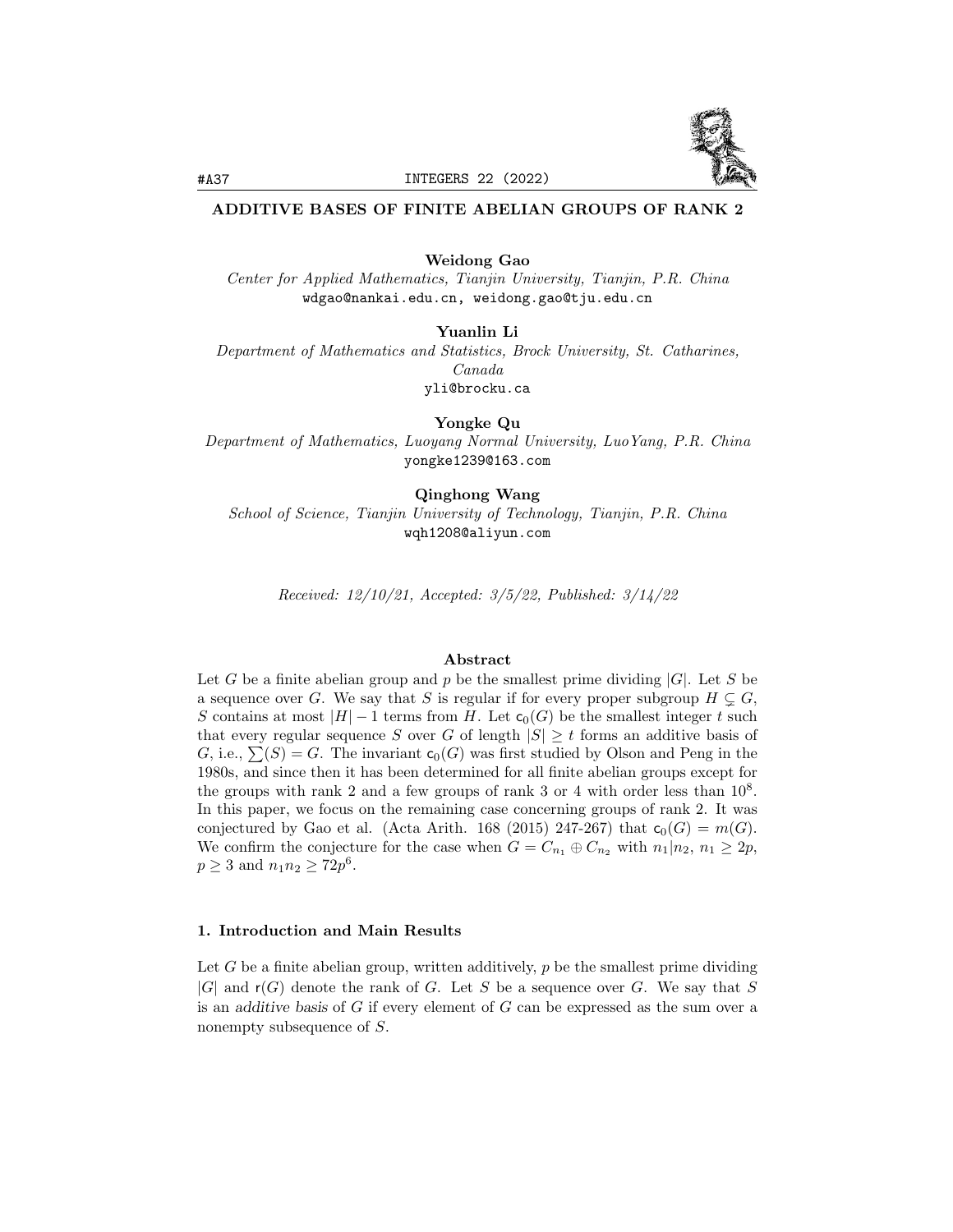Let  $cr(G)$  denote the smallest integer t such that every subset of G of cardinality at least t is an additive basis of G. In 1964, Erdős and Heilbronn [1] proposed the problem of determining  $cr(G)$ , and it was completely determined by 2009 through many authors' efforts (see [2, 3] and their references).

For every subgroup  $H$  of  $G$ , let  $S_H$  denote the subsequence of S consisting of all terms of S contained in  $H$ . We say that S is a regular sequence over  $G$  if  $|S_H| \leq |H| - 1$  holds for every proper subgroup  $H \subseteq G$ . With this definition, we can generalize the above problem by considering regular sequences instead of subsets forming an additive basis. Actually, a similar generalization for sumsets can be found in [10, 11]. It is reasonable to study regular sequences, as it can be easily proved that if  $S$  is not a regular sequence, then there exists a proper regular subsequence T of S such that  $\sum_0(S) = \sum_0(T)$  (see [8, Lemma 2.2]). Let  $c_0(G)$ denote the smallest integer  $t$  such that every regular sequence over  $G$  of length at least t is an additive basis of G. The problem of determining  $c_0(G)$  was first proposed by Olson and it was conjectured that  $c_0(C_p \oplus C_p) = 2p-1$ . In 1987, Peng proved this conjecture and further determined  $c_0(G)$  for all finite elementary abelian p-groups ([13, 14]). Those results and techniques used for determining  $c_0(G)$  have been successfully applied to the study of nonunique factorization ([7]). Recently, the problem related to the additive basis of a finite abelian group has been investigated by several authors  $([4, 8, 15, 16, 17])$ . Let

$$
m(G) = \begin{cases} & |G|, \text{ if } G \text{ is cyclic,} \\ & 2p - 1, \text{ if } G = C_p \oplus C_p, \\ & kp + 2p - 3, \text{ if } G = C_p \oplus C_{pk} \text{ and } k \ge 2, \\ & \frac{|G|}{p} + p - 2, \text{ otherwise.} \end{cases}
$$

It has been proved that  $c_0(G) = m(G)$  for any of the following finite abelian groups:

- (1) G is cyclic  $([4, Theorem 1.1(1)]);$
- (2) |G| is even  $([4, Theorem 1.1(2)]);$
- (3)  $r(G) \geq 4$  and  $G \neq C_3^3 \oplus C_{3n}$  where  $n > 3$  is odd and is not a power of 3 with  $|G| < 3.72 \times 10^7$  ([15, Theorem 1.2(1)] and [8, Theorem 1.2]);
- (4)  $r(G) = 3$  and either  $p \ge 11$  or  $3 \le p \le 7$  with  $|G| \ge 3.72 \times 10^7$  ([15, Theorem  $1.2(2)$ ] and [8, Theorem 1.2]);
- (5)  $r(G) \geq 2$  and G is a p-group ([4, Theorem 1.1(5)] and [16, Theorem 1]);
- (6)  $G = C_3 \oplus C_{3q}$ , where q is a prime ([4, Theorem 1.1(2)], [16, Theorem 1] and [17, Theorem 1.1]).

Clearly, by their definitions,  $c_0(G) \geq cr(G)$ . Moreover,  $c_0(G) = cr(G)$  for all finite abelian groups with  $r(G) \geq 3$  whose  $c_0(G)$  has been determined. However,  $c_0(G)$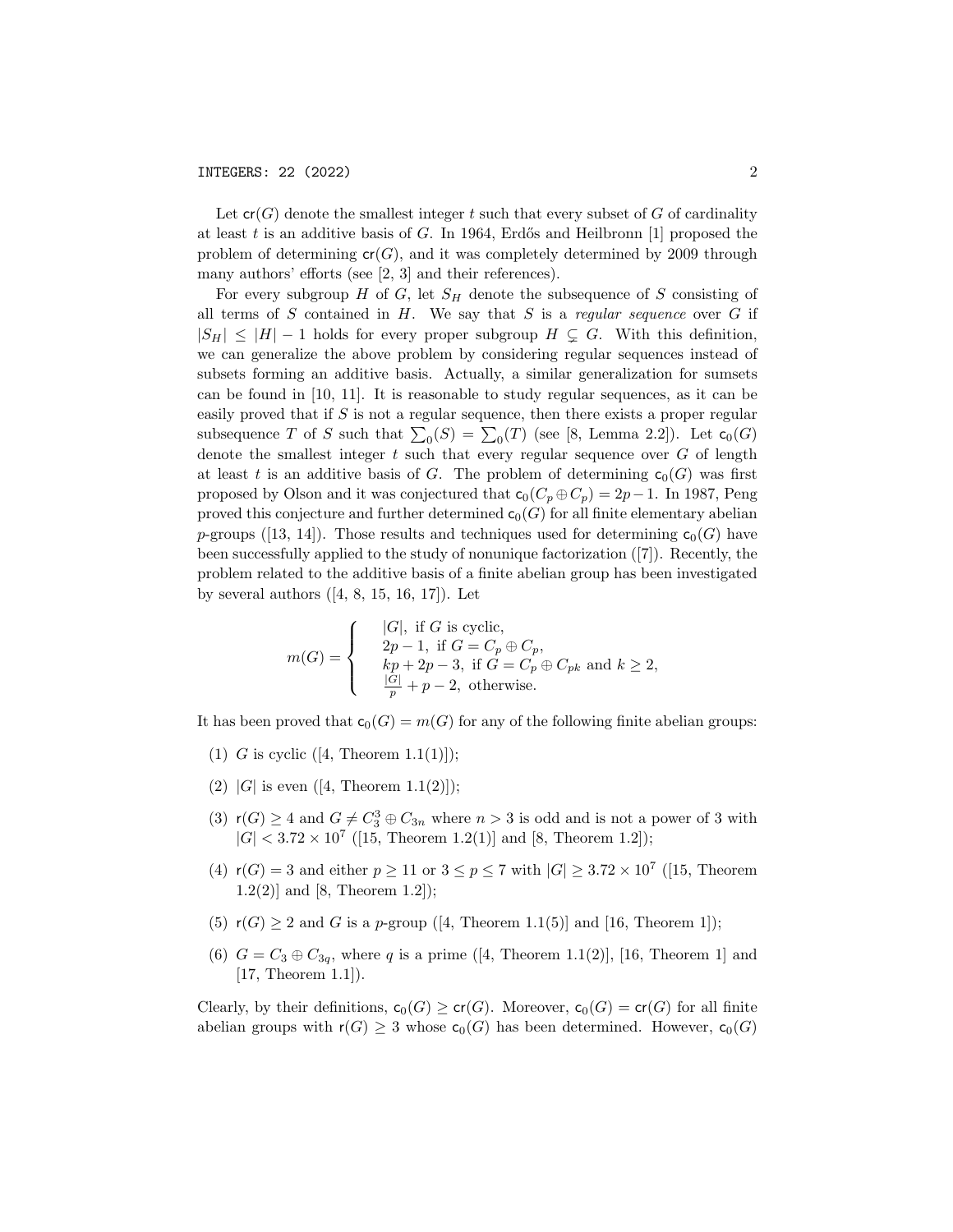and  $cr(G)$  differ significantly when  $r(G) = 1$ . For  $r(G) = 2$ , the exact value of  $c_0(G)$ seems mysterious and has only been determined for all finite abelian p-groups and abelian groups of even order.

In this paper, we focus our investigation on the remaining case when  $G$  is of rank 2. It was conjectured in [4] that  $c_0(G) = m(G)$ . We confirm this conjecture for the case when  $G = C_{n_1} \oplus C_{n_2}$  with  $n_1 | n_2, n_1 \ge 2p, p \ge 3$  and  $n_1 n_2 \ge 72p^6$ .

**Theorem 1.** Let  $G = C_{n_1} \oplus C_{n_2}$  with  $n_1 | n_2$ , and  $p \geq 3$  be the smallest prime divisor of |G|. If  $n_1 \geq 2p$  and  $|G| \geq 72p^6$ , then  $c_0(G) = |G|/p + p - 2$ .

## 2. Notation and Preliminaries

Suppose that  $G_0 \subseteq G$  is a subset of G and  $\mathcal{F}(G_0)$  is the multiplicatively written, free abelian monoid with basis  $G_0$ . The elements of  $\mathcal{F}(G_0)$  are called *sequences* over  $G_0$ . We denote multiplication in  $\mathcal{F}(G_0)$  by the bold symbol  $\cdot$  rather than by juxtaposition, and use brackets for all exponentiation in  $\mathcal{F}(G_0)$ .

A sequence  $S \in \mathcal{F}(G)$  will be written in the form  $S = g_1 \cdot \ldots \cdot g_\ell$ , where  $|S| = \ell$ is the length of S. For  $g \in G$ , let  $\mathsf{v}_g(S) = |\{i \in [1,\ell]: g_i = g\}|$  denote the multiplicity of g in S. We call  $\text{supp}(S) = \{g \in G : \mathsf{v}_g(S) > 0\}$  the support of S. Let  $h(S) = \max\{v_g(S): g \in G\}$ . A sequence  $T \in \mathcal{F}(G)$  is called a *subsequence* of S and is denoted by  $T | S$  if  $\mathsf{v}_g(T) \leq \mathsf{v}_g(S)$  for all  $g \in G$ . Denote by  $S \cdot T^{[-1]}$  the subsequence of  $S$  obtained by removing the terms of  $T$  from  $S$ .

If  $S_1, S_2 \in \mathcal{F}(G)$ , then  $S_1 \cdot S_2 \in \mathcal{F}(G)$  denotes the sequence satisfying that  $\mathsf{v}_g(S_1 \cdot S_2) = \mathsf{v}_g(S_1) + \mathsf{v}_g(S_2)$  for all  $g \in G$ . For convenience we write

$$
g^{[k]} = \underbrace{g \cdot \ldots \cdot g}_{k} \in \mathcal{F}(G)
$$

for  $g \in G$  and k a nonnegative integer.

Let  $\sigma(S) = \sum_{g \in G} \mathsf{v}_g(S)g \in G$  be the sum of S. Define

$$
\sum(S) = \{ \sigma(T): 1 \neq T \mid S \},\
$$

where 1 is the empty sequence, and

$$
\sum\nolimits_0 (S) = \sum\nolimits (S) \cup \{0\} = \{\sigma(T)\hbox{:}\ T \mid S\}.
$$

We call a sequence S a zero-sum sequence if  $\sigma(S) = 0$ , and a zero-sum free sequence if  $0 \notin \sum(S)$ . We note that a subset of G can be regarded as a sequence, so all above-mentioned concepts and notations regarding a sequence of G are valid for a subset of G. We say that a subset  $A \subset G \setminus \{0\}$  is 2-zero-sum free if A contains no two distinct elements with sum zero.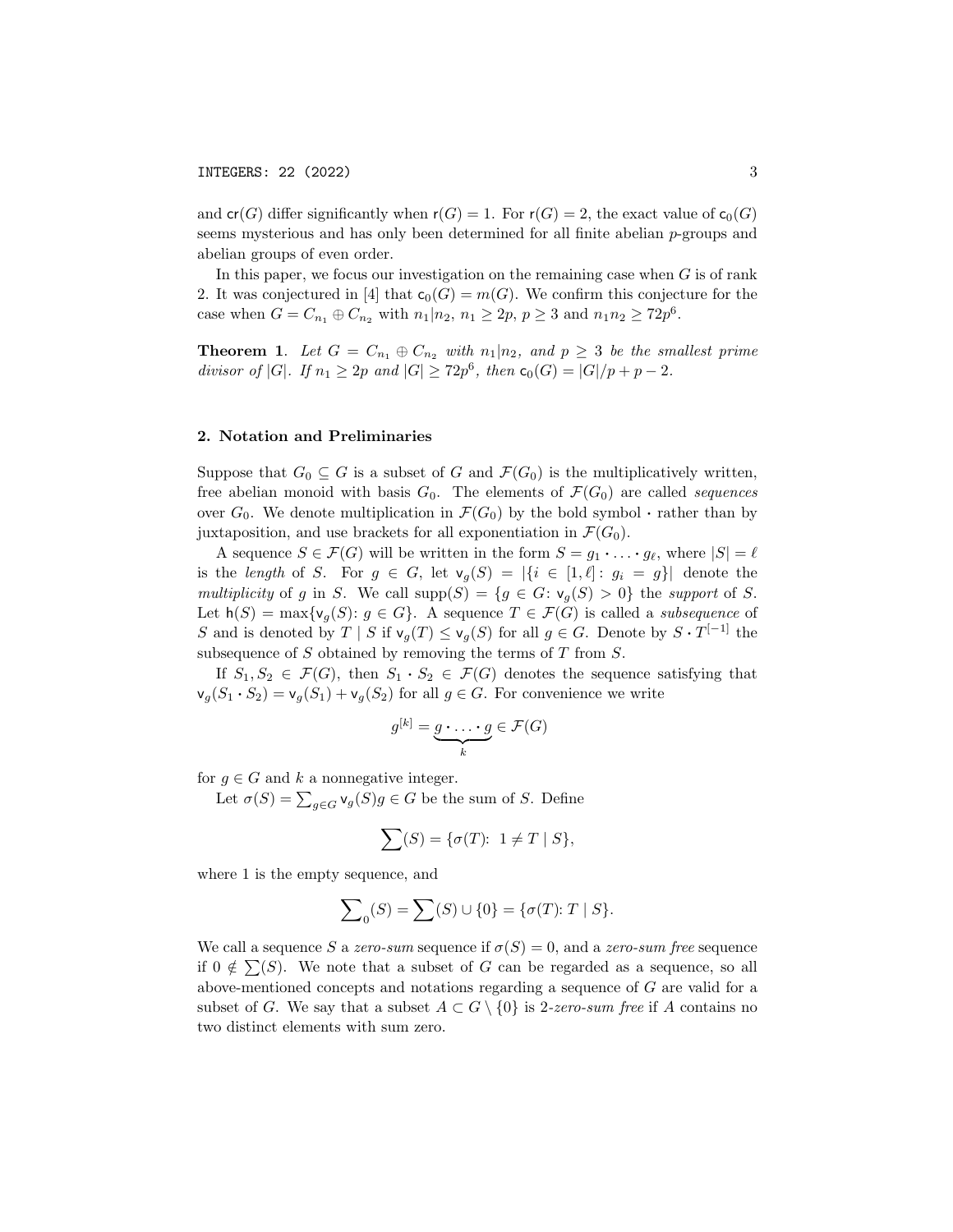Let  $D(G)$  denote the Davenport constant of G, which is defined as the smallest integer t such that every sequence S over G of length  $|S| \geq t$  contains a nonempty zero-sum subsequence. Note that  $D(C_{n_1} \oplus C_{n_2}) = n_1 + n_2 - 1$ , where  $1 \leq n_1 | n_2$  ([9, Theorem 5.8.3]).

For each subset A of G, denote by  $\langle A \rangle$  the subgroup generated by A. Let st(A) =  ${g \in G : g + A = A}.$  Then st(A) is the maximal subgroup H of G such that  $H + A = A$ . The following is the well known Kneser's theorem and a proof of it can be found in [12].

**Lemma 1** (Kneser, [12, Theorem 4.4]). Let  $A_1, \ldots, A_r$  be nonempty finite subsets of an abelian group G, and let  $H = st(A_1 + \cdots + A_r)$ . Then,

$$
|A_1 + \cdots + A_r| \ge |A_1 + H| + \cdots + |A_r + H| - (r - 1)|H|.
$$

**Lemma 2** ([4, Lemma 2.2]). The inequality  $c_0(G) \geq m(G)$  holds for every finite abelian group G.

**Lemma 3** ([4, Lemma 2.3]). Let G be a finite abelian group and p be the smallest prime divisor of  $|G|$ . Let S be a regular sequence over G of length  $|S| \geq max\{|G|/p+1\}$  $p-2, D(G)$ . Let T be a nonempty subsequence of S. If  $\sum(S) \neq G$ , then

- (1) st( $\sum_0(T)$ ) = {0};
- $(2)$   $|\sum_{0}(T)| \geq |T| + 1.$

We remark that since  $|S| \geq \mathsf{D}(G)$ , we have  $0 \in \sum(S)$ . Thus  $\sum(S) = \sum_0(S)$ , and the above lemma follows immediately from [4, Lemma 2.3].

For a finite abelian group G and a positive integer k, let  $f(G, k) = \min\{|\sum(S)|:$ S is a subset of G with  $|S| = k$  and  $0 \notin \sum(S)$ . If  $0 \in \sum(S)$  for every  $S \subseteq G$  of  $|S| = k$ , we set  $f(G, k) = \infty$ . Let  $f(k) = \min\{f(G, k): G$  is a finite abelian group}.

**Lemma 4** ([5, Theorem 1.1]). The inequality  $f(k) \geq \frac{k^2}{6}$  $rac{\varepsilon^2}{6}$  holds for every positive integer k.

## 3. Proof of Theorem 1

We first prove a few technical results.

**Lemma 5.** Let G be a finite abelian group and  $A \subseteq G \setminus \{0\}$ . If  $|A| \geq 6p(p+1)+1$ , then there is a zero-sum free subset  $B \subseteq A$  such that  $|\sum_{0}(B)| \geq p|B| + 2$  with  $|B| \leq 6p+1$ , where p is a nonnegative integer.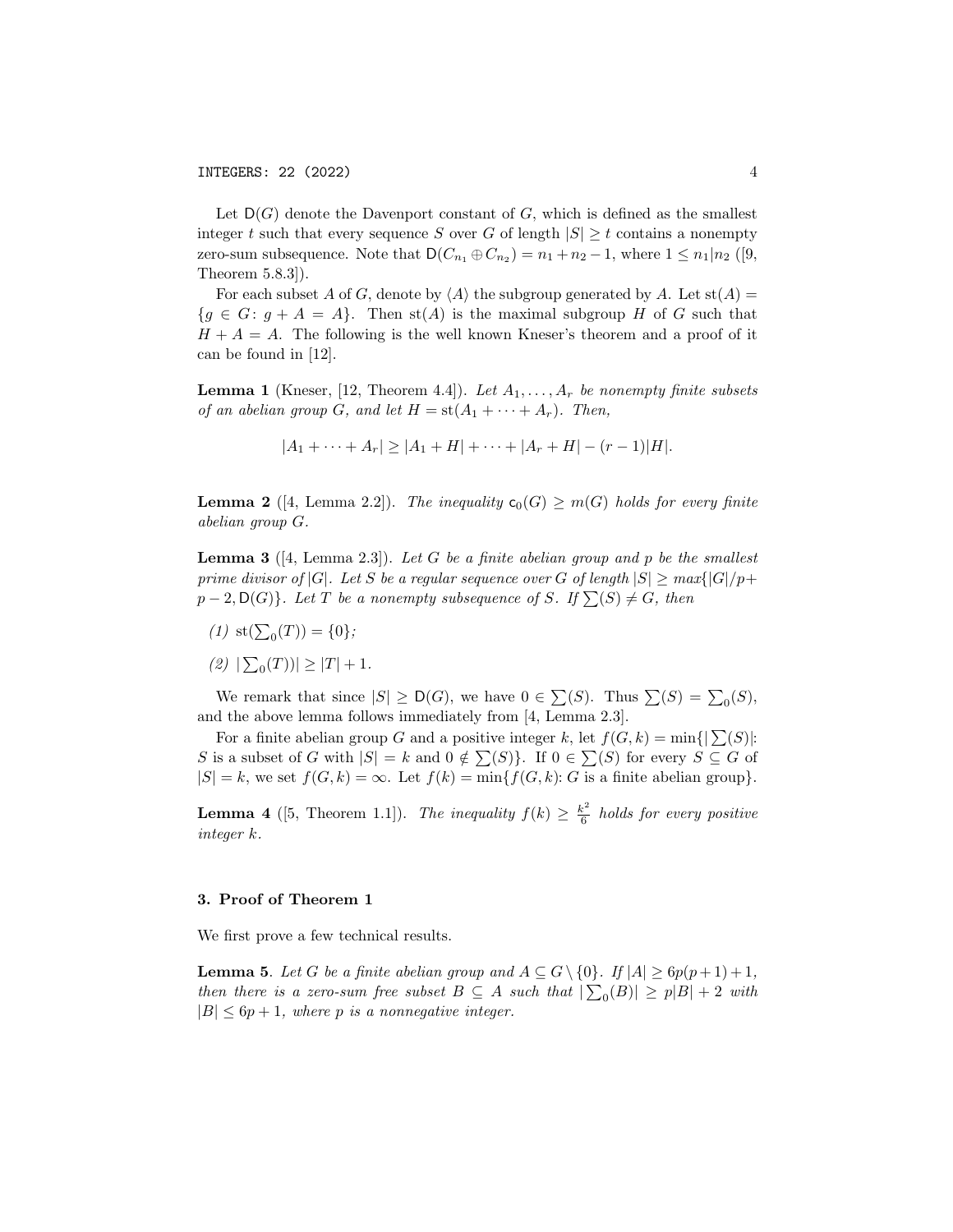*Proof.* It is sufficient to prove that there is a zero-sum free subset  $B \subseteq A$  such that  $|\sum(B)| \ge p|B| + 1$  with  $|B| \le 6p + 1$ . We first prove that for every  $k \le 6p + 1$ there is a zero-sum free subset  $B \subseteq A$  such that either  $|B| = k$  or  $|B| < k$  and  $|\sum(B)| \ge p|B| + 1.$ 

We proceed by induction on k. If  $k = 1$ , then the result holds trivially. Assume that the result is true for each  $k (k < 6p + 1)$ . We next prove it is also true for k + 1. By the induction hypothesis, there is a zero-sum free subset  $B_0 \subseteq A$  such that either  $|B_0| = k$  or  $|B_0| < k$  and  $|\sum(B_0)| \ge p|B_0| + 1$ . If  $|\sum(B_0)| \ge p|B_0| + 1$ , then let  $B = B_0$ . Hence  $|B| < k+1$  and  $|\sum(B)| \ge p|B|+1$ , so we are done. Thus we may assume that  $|B_0| = k$  and  $|\sum(B_0)| \leq p|B_0|$ . It follows that  $|-\sum(B_0)| =$  $|\sum(B_0)| \leq pk \leq 6p^2 \leq |A| - (6p+1) < |A| - |B_0| = |A \setminus B_0|$ . Hence, there is an element  $g \in A \setminus B_0$  such that  $g \notin -\sum(B_0)$ . So,  $B_0 \cup \{g\}$  is a zero-sum free subset of A. Set  $B = B_0 \cup \{g\}$ , and then the result holds for  $k + 1$ .

Next, let  $k = 6p + 1$ . We have just proved that there is a zero-sum free subset B of A such that either  $|B| = 6p + 1$  or  $|\sum(B)| \ge p|B| + 1$  and  $|B| < 6p + 1$ . If the latter is true, then we are done. So, we may assume that  $|B| = 6p + 1$ . By Lemma 4,  $|\sum(B)| \ge f(6p+1) \ge (6p+1)^2/6 \ge p(6p+1)+1$  and again we are done.  $\Box$ 

**Lemma 6.** Let  $G$  be a finite abelian group and  $p$  be the smallest prime divisor of |G|. Let T be a sequence over  $G \setminus \{0\}$  and  $H = \langle supp(T) \rangle$ . Then  $|\sum_{0}(T)| \geq |T| + 1$ if one of the following holds

(1)  $|T| \leq p-1;$ 

(2) 
$$
|T| \le 2p - 1
$$
 and  $|H| \ge 2p$ .

*Proof.* Let  $T = g_1 \cdot \ldots \cdot g_k$ . Then,

$$
\sum_{0}(T) = \{g_1, 0\} + \cdots + \{g_k, 0\}.
$$

Let  $M = \text{st}(\{g_1, 0\} + \cdots + \{g_k, 0\})$ . If  $M = \{0\}$ , then by Lemma 1,  $|\sum_0(T)| =$  $|\{g_1, 0\} + \cdots + \{g_k, 0\}| \ge k + 1 = |T| + 1$  as desired.

Next we assume  $M \neq \{0\}$ , so  $|M| \geq p$ .

(1) Since  $k = |T| \leq p-1$ , we have  $|\sum_{0}(T)| = |\{g_1, 0\} + \cdots + \{g_k, 0\}| = |\{g_1, 0\} +$  $\cdots + \{g_k, 0\} + M| \ge |M| \ge p \ge k + 1 = |T| + 1.$ 

(2) If  $M \supseteq H$ , then as above  $|\sum_{0}(T)| \geq |M| \geq |H|$ . Since  $|H| \geq 2p$  and  $|T| \leq 2p - 1$ , we have  $|\sum_{0}(T)| \geq 2p \geq |T| + 1$ . Next we assume that  $\{0\} \neq M \not\supseteq H$ . Clearly,  $\sum_0(T) = \{g_1, 0\} + \cdots + \{g_k, 0\} \subsetneq M$ . Thus  $g_i \notin M$  for some  $1 \leq i \leq k$ , and so  $|\{g_i, 0\} + M| = 2|M|$ . By Lemma 1,  $|\sum_{i=0}^{\infty} T_{i}| = |\{g_1, 0\} + \cdots + \{g_k, 0\}| \ge$  $2|M| \geq 2p \geq |T| + 1$  as desired.  $\Box$ 

As a consequence, we obtain the following corollary, which will be used in the proof of Lemma 7.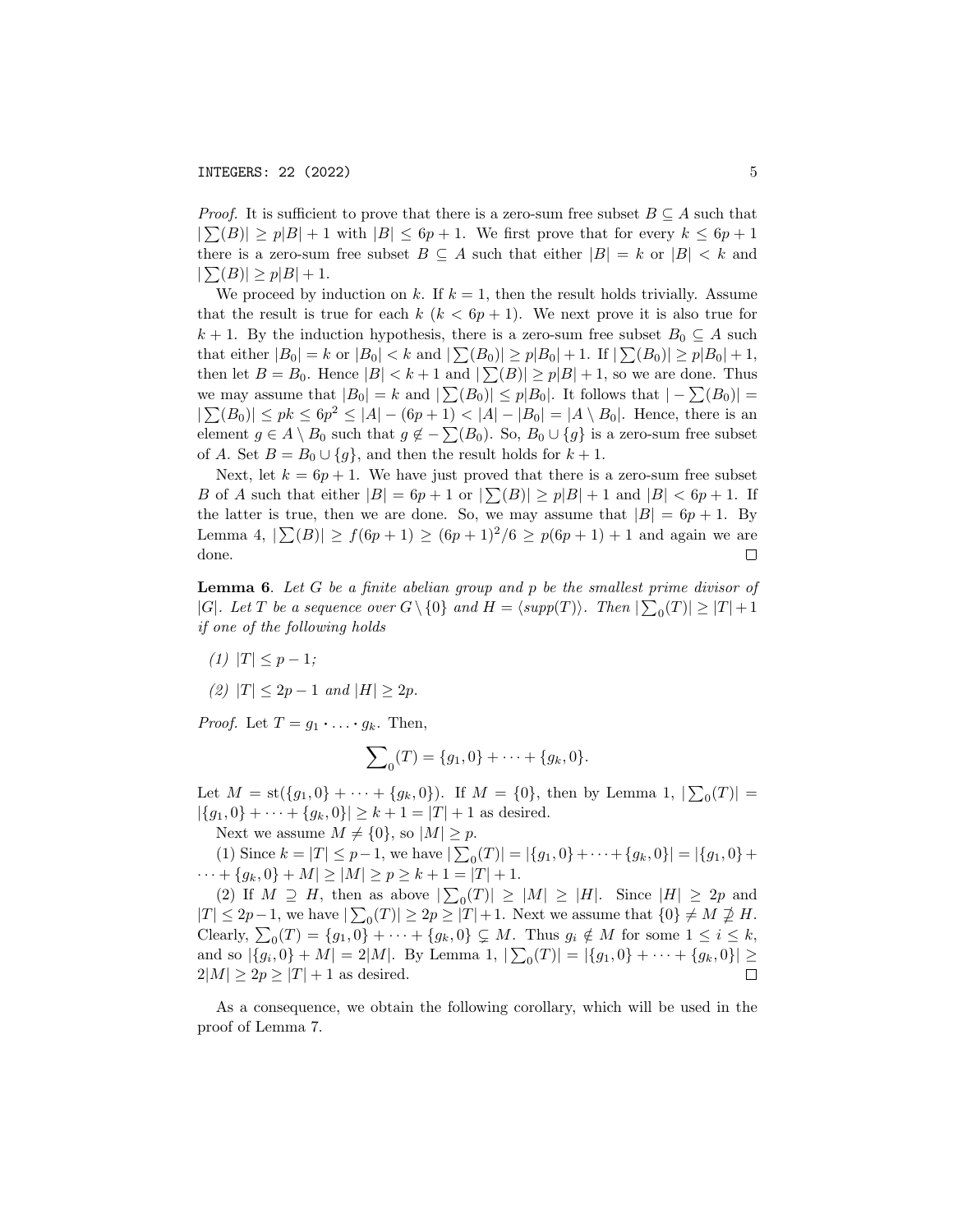INTEGERS: 22 (2022) 6

**Corollary 1.** Let  $G$  be a finite abelian group and  $p$  be the smallest prime divisor of |G|. Let S and T be sequences over G. Suppose  $q \notin \langle supp(S) \rangle$  for every  $q \mid T$ . Then  $|\sum_{0}(T \cdot S)| \geq (|T| + 1)| \sum_{0}(S)|$  if one of the following holds

- (1)  $|T| \leq p-1;$
- (2)  $|T| \leq 2p 1$  and  $|\langle supp(T \cdot S) \rangle / \langle supp(S) \rangle| \geq 2p$ .

*Proof.* Let  $\varphi$  :  $\langle \text{supp}(T \cdot S) \rangle \rightarrow \langle \text{supp}(T \cdot S) \rangle / \langle \text{supp}(S) \rangle$  be the canonical epimorphism. Let  $T = g_1 \cdot \ldots \cdot g_k$  and  $\varphi(T) = \varphi(g_1) \cdot \ldots \cdot \varphi(g_k)$ . Since  $g_i \notin \langle \text{supp}(S) \rangle$ for every  $i \in [1, k]$ , we have  $\varphi(g_i) \neq 0$  for  $i \in [1, k]$ . Thus  $\varphi(T)$  is a sequence over  $\varphi(G) \setminus {\varphi(0)}$ . By Lemma 6, we have  $|\sum_0 (\varphi(T))| \ge |\varphi(T)| + 1 = |T| + 1$ . Therefore,  $|\sum_{0}(T \cdot S)| \geq |\sum_{0}(\varphi(T))| \cdot |\sum_{0}(S)| \geq (|T| + 1)| \sum_{0}(S)|.$  $\Box$ 

**Lemma 7.** Let  $G$  be a finite abelian group and  $p$  be the smallest prime divisor of |G|. Let  $R = R_1 \cdot R_2$  be a sequence over G. If R satisfies the following three conditions:

- (1)  $|R_1| > 2p 1;$
- (2)  $q \notin \langle supp(R_2) \rangle$  for all  $q | R_1;$
- (3)  $|\langle supp(R)\rangle/\langle supp(R_2)\rangle| > 2p;$

then there exists a subsequence  $R'_1 \mid R_1$  such that  $|R'_1| = 2p-1$  and  $|\sum_0 (R'_1 \cdot R'_2)| \ge$  $2p(|R'_2|+1)$  for every subsequence  $R'_2 | R_2$ .

*Proof.* If  $\langle \text{supp}(R) \rangle / \langle \text{supp}(R_2) \rangle$  is a group of prime order, then by (1) let  $R'_1$  be an arbitrary subsequence of  $R_1$  with length  $|R'_1| = 2p - 1$ . By (2),  $\langle \text{supp}(R'_1 \cdot$  $R_2\rangle\rangle/\langle \mathrm{supp}(R_2)\rangle$  is not trivial, and thus we must have  $\langle \mathrm{supp}(R_1'\cdot R_2)\rangle/\langle \mathrm{supp}(R_2)\rangle =$  $\langle \text{supp}(R) \rangle / \langle \text{supp}(R_2) \rangle$ . Therefore, by (3),

$$
|\langle \mathrm{supp}(R_1'\cdot R_2)\rangle/\langle \mathrm{supp}(R_2)\rangle|=|\langle \mathrm{supp}(R)\rangle/\langle \mathrm{supp}(R_2)\rangle|\geq 2p.
$$

Next we assume that  $|\langle \text{supp}(R)\rangle/\langle \text{supp}(R_2)\rangle|$  is a composite number. Since  $\langle \text{supp}(R_1 \cdot R_2) \rangle / \langle \text{supp}(R_2) \rangle = \langle \text{supp}(R) \rangle / \langle \text{supp}(R_2) \rangle$ , by (1) and (2), there exists a subsequence  $R'_1 \mid R_1$  with  $|R'_1| = 2p - 1$  such that  $|\langle \text{supp}(R'_1 \cdot R_2) \rangle / \langle \text{supp}(R_2) \rangle|$ is a composite number. Since  $p$  is the smallest prime divisor of  $|G|$ , we have  $|\langle \text{supp}(R_1' \cdot R_2) \rangle / \langle \text{supp}(R_2) \rangle| \geq p^2 \geq 2p$ . So we can always choose a subsequence  $R'_1 \mid R_1$  such that

$$
|R'_1| = 2p - 1 \quad \text{ and } \quad |\langle \mathrm{supp}(R'_1 \cdot R_2) \rangle / \langle \mathrm{supp}(R_2) \rangle| \ge 2p.
$$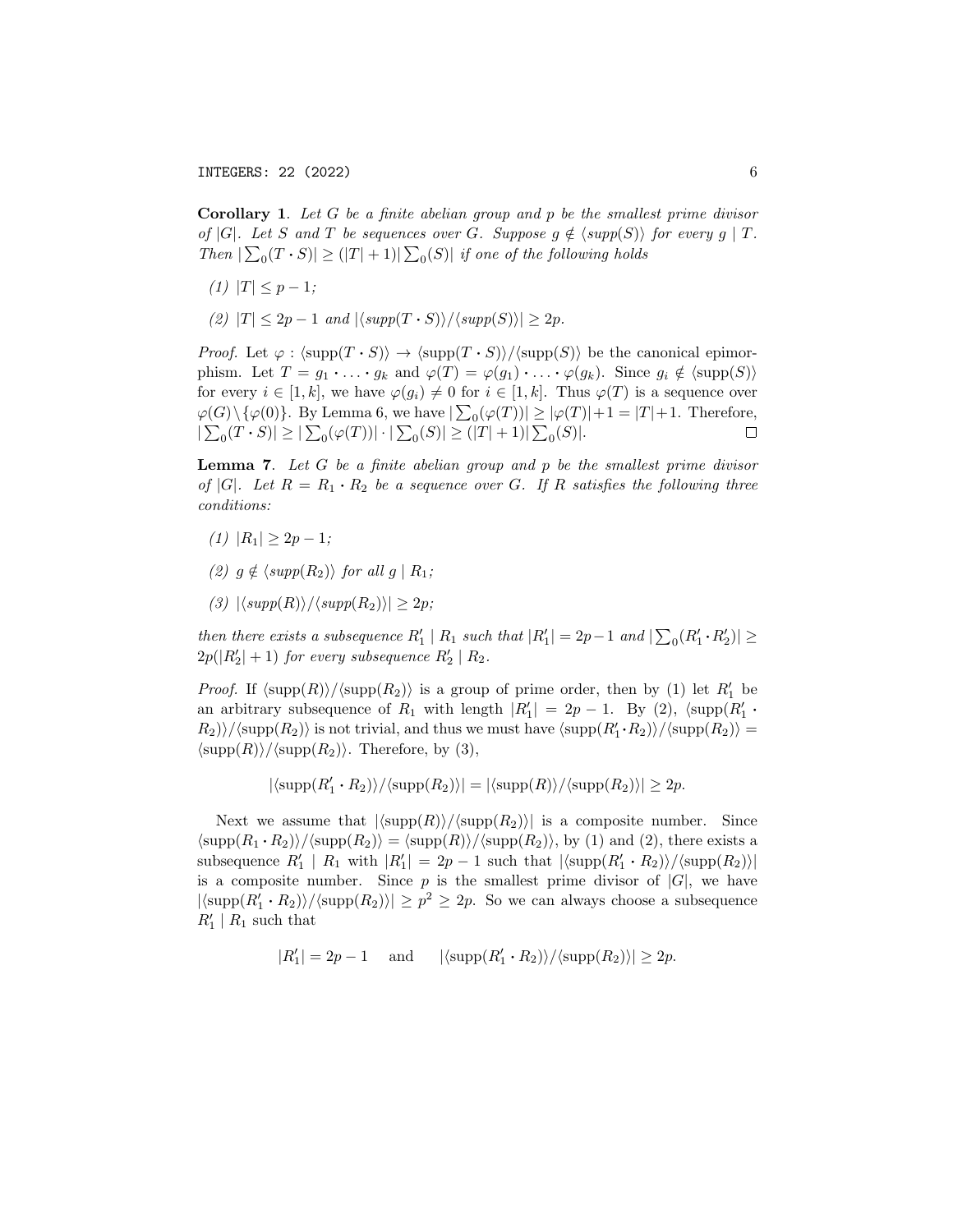Since  $R'_2 \mid R_2$  is a subsequence of  $R_2$ , we have  $\langle \text{supp}(R'_2) \rangle \leq \langle \text{supp}(R_2) \rangle$  and thus

$$
|\langle \text{supp}(R'_1 \cdot R'_2) \rangle / \langle \text{supp}(R'_2) \rangle| = |\langle \text{supp}(R'_1), \text{supp}(R'_2) \rangle / \langle \text{supp}(R'_2) \rangle|
$$
  
\n
$$
\geq |\langle \text{supp}(R'_1), \text{supp}(R_2) \rangle / \langle \text{supp}(R_2) \rangle|
$$
  
\n
$$
= |\langle \text{supp}(R'_1 \cdot R_2) \rangle / \langle \text{supp}(R_2) \rangle|
$$
  
\n
$$
\geq 2p.
$$

Note that by (2),  $g \notin \langle \text{supp}(R_2') \rangle$  for every  $g \mid R_1'$ . By Corollary 1(2) and Lemma 3(2), we have  $|\sum_{0}(R'_1 \cdot R'_2)| \geq (|R'_1| + 1)|\sum_{0}(R'_2)| \geq 2p(|R'_2| + 1)$ .  $\Box$ 

**Lemma 8** ([4, Lemma 3.1]). If A is a 2-zero-sum free subset of three elements in an arbitrary abelian group, then either  $|\sum_{0}(A)| \geq 7$  or A contains some element of order two.

We now prove our main result.

*Proof of Theorem 1.* Let  $n = |G|$ . By Lemma 2, it suffices to prove  $\mathsf{c}_0(G) \leq n/p +$  $p-2$ . Let S be a regular sequence over G of length  $|S| = n/p+p-2$ . We only need to show that  $\sum(S) = G$ . Since  $2p \leq n_1 | n_2$ , we have  $n/p + p - 2 \geq n_1 + n_2 - 1 = D(G)$ . Hence  $0 \in \sum(S)$  and thus  $\sum(S) = \sum_0(S)$ .

Assume to the contrary that  $\sum_{0}$  $(S) \neq G$ , that is,  $|\sum_{0}$  $(S)| < n$ . Thus, by Lemma 3(1), we have  $st(\sum_0(S)) = \{0\}.$ 

Suppose that  $h(S) \leq 2p-2$ . If  $|\text{supp}(S)| \leq 6p(p+1)$ , then  $|S| \leq |\text{supp}(S)| \cdot h(S) \leq$  $12p(p^2-1)$ . Since  $|S| = \frac{n}{p} + p - 2 \ge \frac{72p^6}{p} + p - 2 \ge 72p^5 > 12p(p^2-1)$ , we get a contradiction. Hence  $|\text{supp}(S)| \ge 6p(p+1)+1$ . By Lemma 5, we may choose  $A_1 \subseteq \text{supp}(S) \subseteq G$ , such that  $|A_1| \leq 6p + 1$  and  $|\sum_{0}(A_1)| \geq p|A_1| + 2$ . Let  $t \geq 1$ be the maximal integer such that  $S$  has a factorization

$$
S = A_1 \cdot \ldots \cdot A_t \cdot T
$$

with  $A_i \subseteq G$ ,  $|A_i| \leq 6p + 1$  and  $|\sum_{i} (A_i)| \geq p|A_i| + 2$  for every  $i \in [1, t]$ .

Note that if  $S' | S$  is a subsequence of S, then S' has a factorization of  $S' =$  $A'_1 \cdot \ldots \cdot A'_t \cdot T'$ , where  $A'_i \mid A_i$  for  $i \in [1, t]$  and  $T' \mid T$ . On the other hand, if  $A'_i \mid A_i$  for  $i \in [1, t]$  and  $T' \mid T$ , then  $S' = A'_1 \cdot \ldots \cdot A'_t \cdot T'$  is a subsequence of S. So,  $\sum_{0}(S) = {\sigma(S') : S' | S} = {\sigma(A'_1) + \cdots + \sigma(A'_t) + \sigma(T') : A'_i | A_i \text{ for } i \in \mathbb{R}}$ [1, t] and T' | T} = { $\sigma(A'_1)$ :  $A'_1$  |  $A_1$ } +  $\cdots$  + { $\sigma(A'_t)$ :  $A'_t$  |  $A_t$ } + { $\sigma(T')$ : T' | T} =  $\sum_{0}(A_1) + \cdots + \sum_{0}(A_t) + \sum_{0}(T)$ . Since  $\sum(S) = \sum_{0}(S)$ , we have

$$
\sum(S) = \sum_{0}(S) = \sum_{0}(A_{1}) + \dots + \sum_{0}(A_{t}) + \sum_{0}(T).
$$

By the maximality of t and Lemma 5, we have  $|\text{supp}(T)| \leq 6p(p+1)$ . Thus  $|T| \leq |\text{supp}(T)| \cdot \mathsf{h}(S) \leq 12p(p^2 - 1)$ . Since  $|A_i| \leq 6p + 1$  for each  $i \in [1, t]$ , we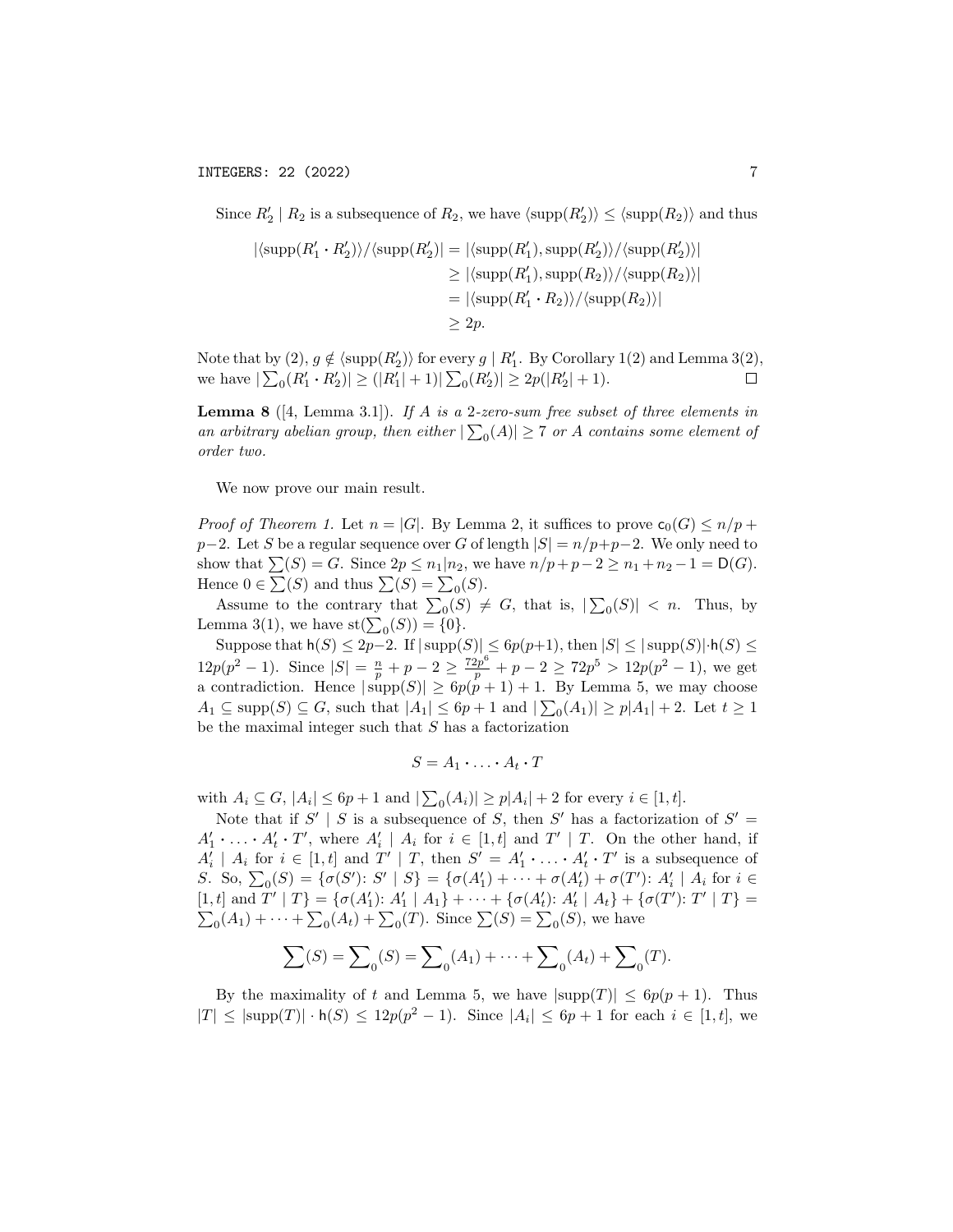have  $t \geq \frac{|S|-|T|}{6p+1}$ . By Lemma 3(2),  $|\sum_{0}(T)| \geq |T|+1$ . Since  $\text{st}(\sum(S)) = \{0\}$ , by Lemma 1, we have

$$
|\sum_{0} (S)| = |\sum_{0} (A_{1}) + \dots + \sum_{0} (A_{t}) + \sum_{0} (T)|
$$
  
\n
$$
\geq (|\sum_{0} (A_{1})| - 1) + \dots + (|\sum_{0} (A_{t})| - 1) + |\sum_{0} (T)|
$$
  
\n
$$
\geq \sum_{i=1}^{t} (p|A_{i}| + 1) + |T| + 1
$$
  
\n
$$
= p(|S| - |T|) + t + |T| + 1
$$
  
\n
$$
\geq (p + \frac{1}{6p + 1})(|S| - |T|) + |T| + 1
$$
  
\n
$$
\geq n + \frac{n}{p(6p + 1)} + p^{2} - 2p - (p - \frac{6p}{6p + 1})|T| + 1 \text{ (as } |S| = \frac{n}{p} + p - 2)
$$
  
\n
$$
\geq n + \frac{n}{p(6p + 1)} + p^{2} - 2p - \frac{12p^{2}(6p - 5)(p^{2} - 1)}{6p + 1} + 1
$$
  
\n(as  $|T| \leq 12p(p^{2} - 1)$ )  
\n
$$
\geq n + \frac{n}{p(6p + 1)} - \frac{12p^{2} \cdot 6p \cdot p^{2}}{6p + 1}
$$
  
\n
$$
\geq n \qquad \text{(as } n \geq 72p^{6}),
$$
 (13.1)

yielding a contradiction. Therefore, we must have  $h(S) \geq 2p - 1$ . We choose  $g_1 \in \text{supp}(S)$  such that

$$
|S_{\langle g_1\rangle}|=\max\{|S_{\langle g\rangle}|\colon g\in\text{supp}(S)\ \text{and}\ \textsf{v}_g(S)\geq 2p-1\}.
$$

Let  $S_1 = S_{\langle g_1 \rangle}$  and  $\lambda$  be the maximal integer such that S has a factorization

$$
S = (T_1 \cdot S_1) \cdot (T_2 \cdot S_2) \cdot \ldots \cdot (T_{\lambda} \cdot S_{\lambda}) \cdot S'
$$

with the following properties:

- (1)  $|T_i| = 2p 1$  for each  $i \in [1, \lambda];$
- (2) for each  $i \in [1, \lambda], \mathsf{v}_{g_i}(S_i) \ge 2p-1$  for some  $g_i \in G$ ; moreover,  $S_i$  contains all terms from  $S \cdot ((T_1 \cdot S_1) \cdot (T_2 \cdot S_2) \cdot \ldots \cdot (T_{i-1} \cdot S_{i-1}))^{[-1]}$  contained in  $\langle g_i \rangle$ ;
- (3)  $|\sum_{i} (T_i \cdot S'_i)| \geq 2p(|S'_i|+1)$  for all subsequences  $S'_i | S_i$ , where  $i \in [1, \lambda]$ .

Now we prove

 $\lambda > 1$ .

We first show that  $\langle \text{supp}(S) \rangle = G$ . For otherwise, if  $H = \langle \text{supp}(S) \rangle < G$ , then  $|H| \leq \frac{n}{p}$  where p is the smallest prime divisor of  $|G|$ . Since S is regular, we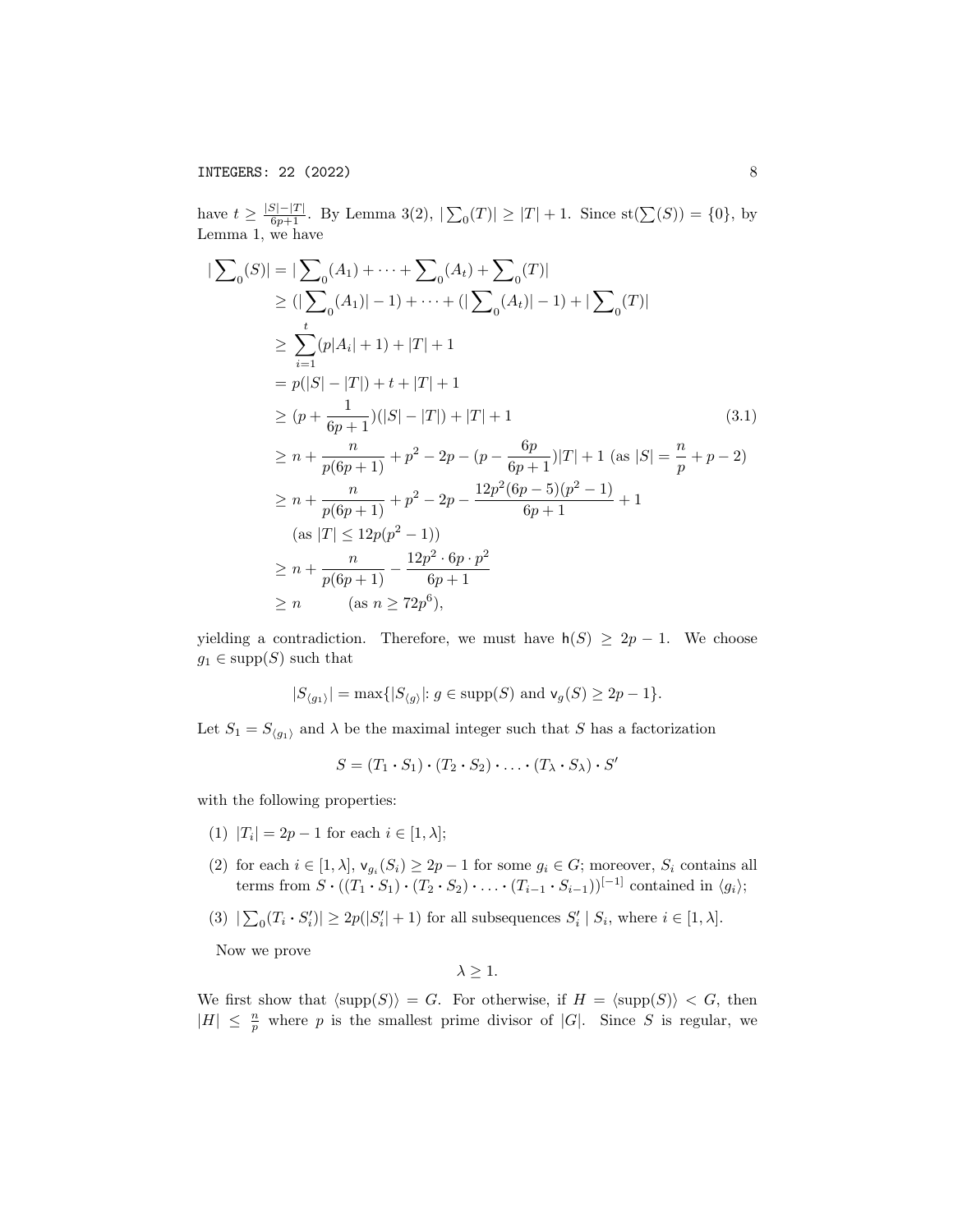have  $|H| - 1 \geq |S_H| = |S| = \frac{n}{p} + p - 2 \geq |H|$ , yielding a contradiction. Thus  $\langle \text{supp}(S) \rangle = G$ . It follows that  $\langle \text{supp}((S \cdot S_1^{[-1]}) \cdot S_1) \rangle / \langle \text{supp}(S_1) \rangle = G / \langle \text{supp}(S_1) \rangle$ . Since  $\langle \text{supp}(S_1) \rangle$  is a cyclic group, we have  $|\langle \text{supp}(S_1) \rangle| \leq n_2$  and thus

$$
|\langle \mathrm{supp}((S \cdot S_1^{[-1]}) \cdot S_1) \rangle / \langle \mathrm{supp}(S_1) \rangle| = |G/\langle \mathrm{supp}(S_1) \rangle| \ge n_1 \ge 2p.
$$

Note that

$$
|S\cdot S_1^{[-1]}|\geq \frac{n}{p}+p-2-\frac{n}{p^2}\geq 2p-1.
$$

By the assumption of  $S_1$ , we have  $g \notin \langle \text{supp}(S_1) \rangle$  for all  $g | S \cdot S_1^{[-1]}$ . By Lemma 7, there exists a subsequence  $T_1 | S \cdot S_1^{[-1]}$  such that  $|T_1| = 2p - 1$  and  $|\sum_0 (T_1 \cdot S_1')| \ge$  $2p(|S'_1|+1)$  for all subsequences  $S'_1 | S_1$ . So,  $T_1$  together with  $S_1$  satisfies all three properties. Thus,  $\lambda \geq 1$ .

Next we distinguish the remaining proof into the following two cases according to the value of  $h(S')$ .

# Case 1.  $h(S') \leq 2p - 2$ .

Let  $t \geq 0$  be the maximal integer such that S' has a factorization

 $S' = A_1 \cdot \ldots \cdot A_t \cdot T$ 

with  $A_i \subseteq G$ ,  $|A_i| \leq 6p+1$  and  $|\sum_{i} (A_i)| \geq p|A_i| + 2$ . By the maximality of t and Lemma 5, we have  $|\text{supp}(T)| \leq 6p(p+1)$ . Thus  $|T| \leq |\text{supp}(T)| \cdot \mathsf{h}(S') \leq 12p(p^2-1)$ . Since  $|T_i \cdot S_i| \geq 4p-2$  for each  $i \in [1, \lambda]$ , we have  $\lambda \leq \frac{|S|-|S'|}{4p-2}$  $\frac{|S|-|S'|}{4p-2}$ . Similarly,  $t \geq \frac{|S'|-|T|}{6p+1}$ . By Lemma 3(2),  $|\sum_{0}(T)| \geq |T| + 1$ . Since  $\text{st}(\sum_{0}(S)) = \{0\}$ , by Lemma 1, we have

$$
|\sum_{i=1} S(S)| = |\sum_{i=1}^{n} \sum_{0} (T_i \cdot S_i) + \sum_{j=1}^{t} \sum_{0} (A_j) + \sum_{0} (T)|
$$
  
\n
$$
\geq \sum_{i=1}^{n} (|\sum_{0} (T_i \cdot S_i)| - 1) + \sum_{j=1}^{t} (|\sum_{0} (A_j)| - 1) + |\sum_{0} (T)|
$$
  
\n
$$
\geq \sum_{i=1}^{n} (2p|S_i| + 2p - 1) + \sum_{j=1}^{t} (p|A_j| + 1) + |T| + 1
$$
  
\n
$$
= \sum_{i=1}^{n} (2p|T_i \cdot S_i| - (2p - 1)^2) + p(|S'| - |T|) + t + |T| + 1
$$
  
\n
$$
\geq 2p(|S| - |S'|) - (2p - 1)^2 \lambda + (p + \frac{1}{6p + 1})(|S'| - |T|) + |T| + 1
$$
  
\n
$$
\geq (p + 1/2)(|S| - |S'|) + (p + \frac{1}{6p + 1})(|S'| - |T|) + |T| + 1
$$
  
\n
$$
\geq (p + \frac{1}{6p + 1})(|S| - |T|) + |T| + 1
$$
  
\n
$$
\geq n \qquad (as |T| \leq 12p(p^2 - 1)),
$$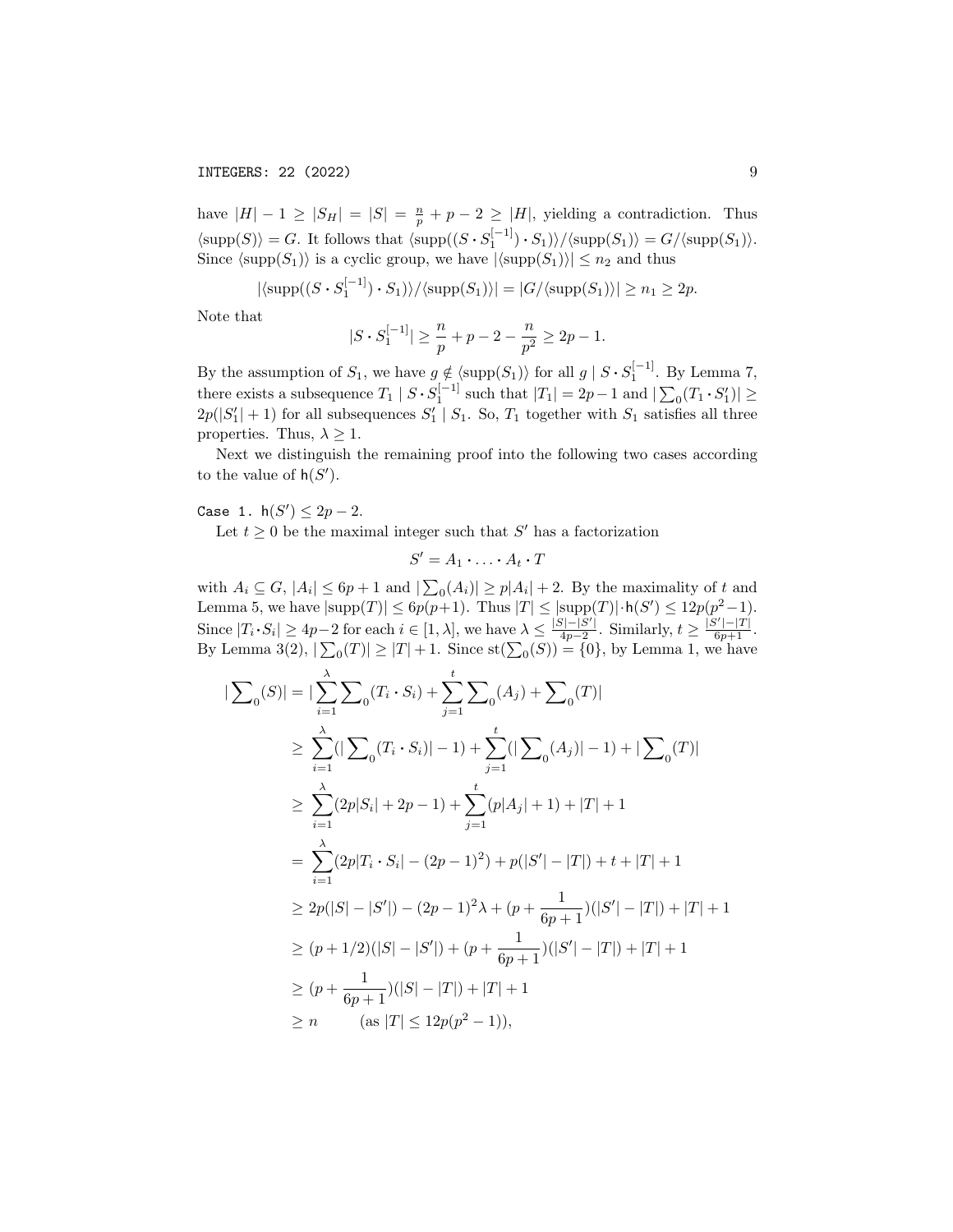yielding a contradiction. We note that the last inequality was obtained by using a similar calculation as in (3.1).

Case 2.  $h(S') \ge 2p - 1$ .

There exists  $g_{\lambda+1} \in G$  such that  $\mathsf{v}_{g_{\lambda+1}}(S') = \mathsf{h}(S') \geq 2p-1$ . Let  $S_{\lambda+1} = S'_{\langle g_{\lambda+1} \rangle}$ and  $U = S' \cdot S_{\lambda+1}^{[-1]}$ . Then

$$
S = (T_1 \cdot S_1) \cdot (T_2 \cdot S_2) \cdot \ldots \cdot (T_{\lambda} \cdot S_{\lambda}) \cdot S_{\lambda+1} \cdot U.
$$

We next distinguish the rest of the proof into the following two subcases.

Subcase 2.1.  $|U| \le 2p - 2$ .

|

By the choice of  $S_1$ , we have  $|S_{\lambda+1}| \leq |S_1|$ . Since  $|T_i \cdot S_i| \geq 4p-2$  for each  $i \in [2, \lambda],$  we have  $\lambda - 1 \leq \frac{|S| - |S_1 \cdot T_1| - |S_{\lambda+1}| - |U|}{4p - 2}$ . By Lemma 3(2),  $|\sum_{0} (S_{\lambda+1} \cdot U)| \geq$  $|S_{\lambda+1} \cdot U| + 1$ . Since  $\text{st}(\sum_0(S)) = \{0\}$ , by Lemma 1, we have

$$
\sum_{0} |S| = |\sum_{0} (T_{1} \cdot S_{1}) + \sum_{i=2}^{\lambda} \sum_{0} (T_{i} \cdot S_{i}) + \sum_{0} (S_{\lambda+1} \cdot U)|
$$
  
\n
$$
\geq (|\sum_{0} (T_{1} \cdot S_{1})| - 1) + \sum_{i=2}^{\lambda} (|\sum_{0} (T_{i} \cdot S_{i})| - 1) + |\sum_{0} (S_{\lambda+1} \cdot U)|
$$
  
\n
$$
\geq (2p|S_{1}| + 2p - 1) + \sum_{i=2}^{\lambda} (2p|S_{i}| + 2p - 1) + |S_{\lambda+1} \cdot U| + 1
$$
  
\n
$$
\geq (p + 1/2)|S_{1}| + \sum_{i=2}^{\lambda} (2p|T_{i} \cdot S_{i}| - (2p - 1)^{2}) + (p + 1/2)|S_{\lambda+1}| + 2p
$$
  
\n
$$
= (p + 1/2)(|S_{1}| + |S_{\lambda+1}|) + 2p(|S| - |T_{1} \cdot S_{1}| - |S_{\lambda+1}| - |U|)
$$
  
\n
$$
- (2p - 1)^{2}(\lambda - 1) + 2p
$$
  
\n
$$
\geq (p + 1/2)(|S_{1}| + |S_{\lambda+1}|) + (p + 1/2)(|S| - |T_{1} \cdot S_{1}| - |S_{\lambda+1}| - |U|)
$$
  
\n
$$
+ 2p
$$
  
\n
$$
= (p + 1/2)(|S| - |T_{1}| - |U|) + 2p
$$
  
\n
$$
\geq (p + 1/2)(n/p + p - 2 - (4p - 3)) + 2p
$$
  
\n
$$
\geq n
$$
 (as  $n \geq 6p^{3} - 3p^{2} - p$ ),

yielding a contradiction.

Subcase 2.2.  $|U| \geq 2p - 1$ .

Let  $H = \langle \text{supp}(U\cdot S_{\lambda+1})\rangle$ . By the choice of  $S_{\lambda+1}$ , we have  $\langle \text{supp}(S_{\lambda+1})\rangle = \langle g_{\lambda+1}\rangle$ , and  $g \notin \langle g_{\lambda+1} \rangle$  for all  $g \mid U$ . If  $|H/\langle g_{\lambda+1} \rangle| \geq 2p$ , then by Lemma 7, we can find a subsequence  $T_{\lambda+1} | U$  such that  $|T_{\lambda+1}| = 2p - 1$  and  $|\sum_{0} (T_{\lambda+1} \cdot S'_{\lambda+1})| \ge$  $2p(|S'_{\lambda+1}|+1)$  for all subsequence  $S'_{\lambda+1}$  |  $S_{\lambda+1}$ . Therefore,  $S_{\lambda+1}$  and  $T_{\lambda+1}$  satisfy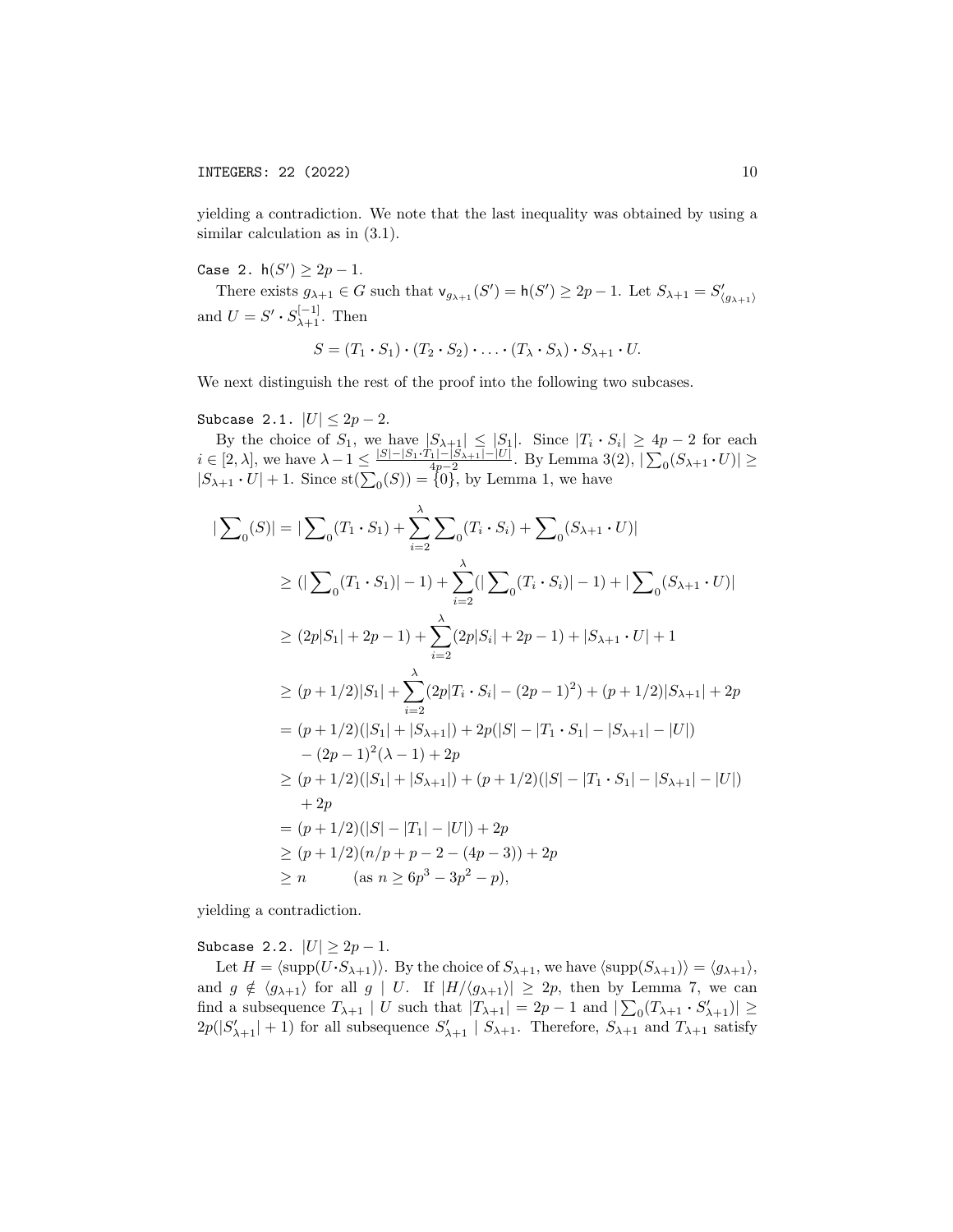Properties  $(1) - (3)$ , yielding a contradiction to the maximality of  $\lambda$ . Therefore, we must have  $|H/\langle g_{\lambda+1}\rangle| \leq 2p-1$ . Since  $\langle g_{\lambda+1}\rangle$  is a cyclic subgroup of G, we have  $|G/\langle g_{\lambda+1}\rangle| \geq n_1 \geq 2p$ . Thus  $H \neq G$ . Therefore,

 $|H| \le n/p$  and  $|S'| \le |S_H| \le n/p - 1$  (as  $S' |S_H$  and S is regular).

Suppose that  $\text{supp}(S_i) \nsubseteq H$  for some  $i \in [1, \lambda]$ . Then let  $S_i' = S_i \cdot g_i^{[-(p-1)]}$ . We have

$$
S = \left(\prod_{1 \leq j \neq i \leq \lambda} (T_j \cdot S_j)\right) \cdot (T_i \cdot S'_i) \cdot (g_i^{[p-1]} \cdot S').
$$

Let  $U' | U$  with  $|U'| = p-1$ . By Corollary 1(1) and Lemma 3(2),  $|\sum_{0} (U' \cdot g_{\lambda+1}^{[2p-1]})| \ge$  $(|U'|+1)|\sum_{0}(g_{\lambda+1}^{[2p-1]})|=2p^2$ . By Lemma 3(1), st $(\sum_{0}(S'))=\{0\}$ . Note that

$$
\sum\nolimits_{0} (S') = \sum\nolimits_{0} (S' \cdot (U' \cdot g_{\lambda+1}^{[2p-1]})^{[-1]}) + \sum\nolimits_{0} (U' \cdot g_{\lambda+1}^{[2p-1]}).
$$

By Lemma 1 and Lemma 3(2),  $|\sum_{0}(S')| \geq |\sum_{0}(S' \cdot (U' \cdot g_{\lambda+1}^{[2p-1]})^{[-1]})| + |\sum_{0}(U' \cdot$  $g_{\lambda+1}^{[2p-1]}$ )| - 1  $\geq |S' \cdot (U' \cdot g_{\lambda+1}^{[2p-1]})^{[-1]}| + 2p^2 = |S'| + 2p^2 - 3p + 2$ . Therefore, by Corollary 1(1),

$$
|\sum\nolimits_0 (g_i^{[p-1]} \cdot S')| \ge (|g_i^{[p-1]}|+1)|\sum\nolimits_0 (S')| \ge p |\sum\nolimits_0 (S')| \ge p|S'| + 2p^3 - 3p^2 + 2p.
$$

As in Subcase 2.1, we have  $\lambda - 1 \leq \frac{|S| - |T_i \cdot S_i| - |S'|}{4n - 2}$  $\frac{I_i \cdot S_i|-|S'|}{4p-2}$ . Since st $(\sum_0(S)) = \{0\}$ , by Lemma 1,

$$
\begin{split}\n|\sum_{0}(S)|&=|\sum_{1\leq j\neq i\leq \lambda}\sum_{0}(T_{j}\cdot S_{j})+\sum_{0}(T_{i}\cdot S'_{i})+\sum_{0}(g_{i}^{[p-1]}\cdot S')| \\
&\geq \sum_{1\leq j\neq i\leq \lambda}(|\sum_{0}(T_{j}\cdot S_{j})|-1)+(|\sum_{0}(T_{i}\cdot S'_{i})|-1) \\
&+|\sum_{0}(g_{i}^{[p-1]}\cdot S')| \\
&\geq \sum_{1\leq j\neq i\leq \lambda}(2p|T_{j}\cdot S_{j}|-(2p-1)^{2})+(2p|S'_{i}|+2p-1)+p|S'|+2p^{3} \\
&-3p^{2}+2p \\
&=2p(|S|-|S_{i}\cdot T_{i}|-|S'|)-(2p-1)^{2}(\lambda-1)+2p(|S_{i}|-p+1)+p|S'| \\
&+2p^{3}-3p^{2}+4p-1 \\
&\geq (p+1/2)(|S|-|S_{i}\cdot T_{i}|-|S'|)+2p|S_{i}|+p|S'|+2p^{3}-5p^{2}+6p-1 \\
&=(p+1/2)|S|+(p-1/2)|S_{i}|-(p+1/2)|T_{i}|-|S'|/2+2p^{3}-5p^{2}+6p-1 \\
&-1 \\
&\geq (p+1/2)(n/p+p-2)-(2p-1)-(n/p-1)/2+2p^{3}-5p^{2}+6p-1 \\
&\geq n,\n\end{split}
$$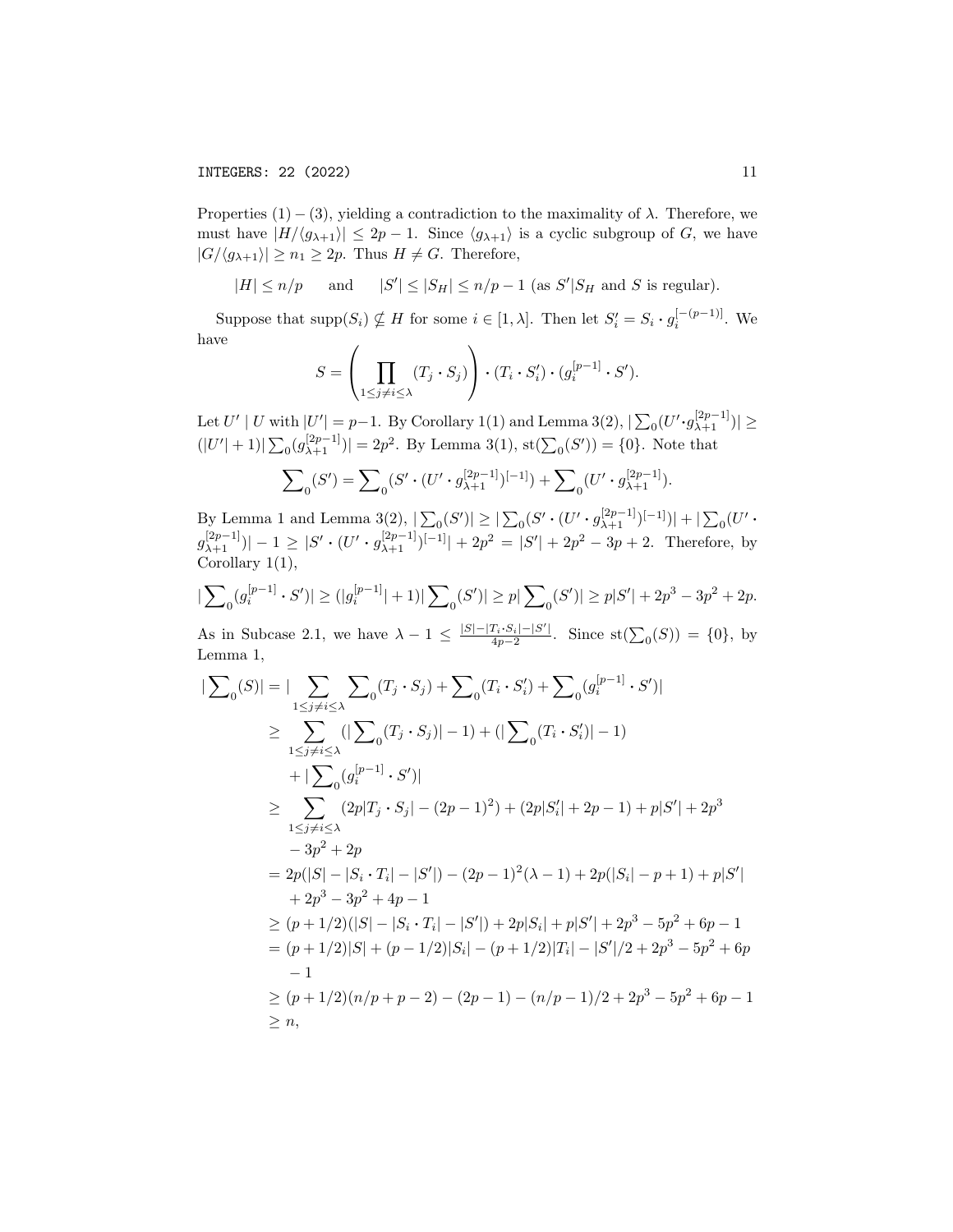INTEGERS: 22 (2022) 12

yielding a contradiction.

Next assume that  $\text{supp}(S_i) \subseteq H$  for every  $i \in [1, \lambda]$ . Let

$$
S''=S_1\cdot\ldots\cdot S_\lambda\cdot S'.
$$

Then  $S'' | S_H$ . Let

$$
n' = |H| \le n/p.
$$

Since  $S'' = S_1 \cdot \ldots \cdot S_{\lambda} \cdot S'$  with  $|S_i| \geq |T_i|$  for  $i \in [1, \lambda]$ , we have  $|S''| \geq$  $(|S|+|S'|)/2 \geq ((n/p+p-2)+|U|+|S_{\lambda+1}|)/2 \geq (n'+|U|+|S_{\lambda+1}|+1)/2.$ 

Let  $T = h_1 \cdot h_2 \cdot S_{\lambda+1}$  where  $h_1 \cdot h_2 \mid U$ . Let  $t \ge 0$  be the maximal integer such that  $S''$  has a new factorization

$$
S'' = A_1 \cdot \ldots \cdot A_t \cdot W \cdot T
$$

where each  $A_i$  is a 2-zero-sum free 3-subset of  $G$ , and  $W$  is a subsequence of  $S''$ which contains no 2-zero-sum free 3-subset of  $G$ . Then

$$
3t + |W| + |S_{\lambda+1}| + 2 = |S''| \ge (n' + |U| + |S_{\lambda+1}| + 1)/2 \tag{3.2}
$$

and

$$
supp(W) \subseteq \{u_1, -u_1, u_2, -u_2\}
$$

for some distinct elements  $u_1, u_2 \in H$ . By Lemma 8,  $|\sum_{i}(A_i)| \ge 7$  for  $i \in [1, t]$ .

We now show that  $|W| > |U|$ . Since  $S'' \subseteq H$  and  $|H| = n'$ , we must have

$$
\sum\nolimits_0(S'')\subsetneq H, \quad \text{and thus} \quad |\sum\nolimits_0(S'')|\le n'-1.
$$

For otherwise,  $\sum_0(S'') = H$  and thus  $\text{st}(\sum_0(S'')) \supseteq H \neq \{0\}$ . However, by Lemma 3(1),  $\text{st}(\sum_0 (S'')) = \{0\}$ , yielding a contradiction. By Corollary 1(1) and Lemma 3(2),  $|\sum_{0}(T)| \ge 3(|S_{\lambda+1}| + 1)$ . It follows from Lemma 1 and 3(2) that

$$
n' - 1 \ge |\sum_{0} (S'')| = |\sum_{i=1}^{t} \sum_{0} (A_i) + \sum_{0} (W) + \sum_{0} (T)|
$$
  
\n
$$
\ge \sum_{i=1}^{t} (|\sum_{0} (A_i)| - 1) + (|\sum_{0} (W)| - 1) + |\sum_{0} (T)|
$$
  
\n
$$
\ge \sum_{i=1}^{t} 6 + |W| + 3(|S_{\lambda+1}| + 1)
$$
  
\n
$$
= 6t + |W| + 3|S_{\lambda+1}| + 3
$$
  
\n
$$
= 2|S''| - |W| + |S_{\lambda+1}| - 1
$$
  
\n
$$
\ge n' + |U| + 2|S_{\lambda+1}| - |W| \qquad \text{(by (3.2)).}
$$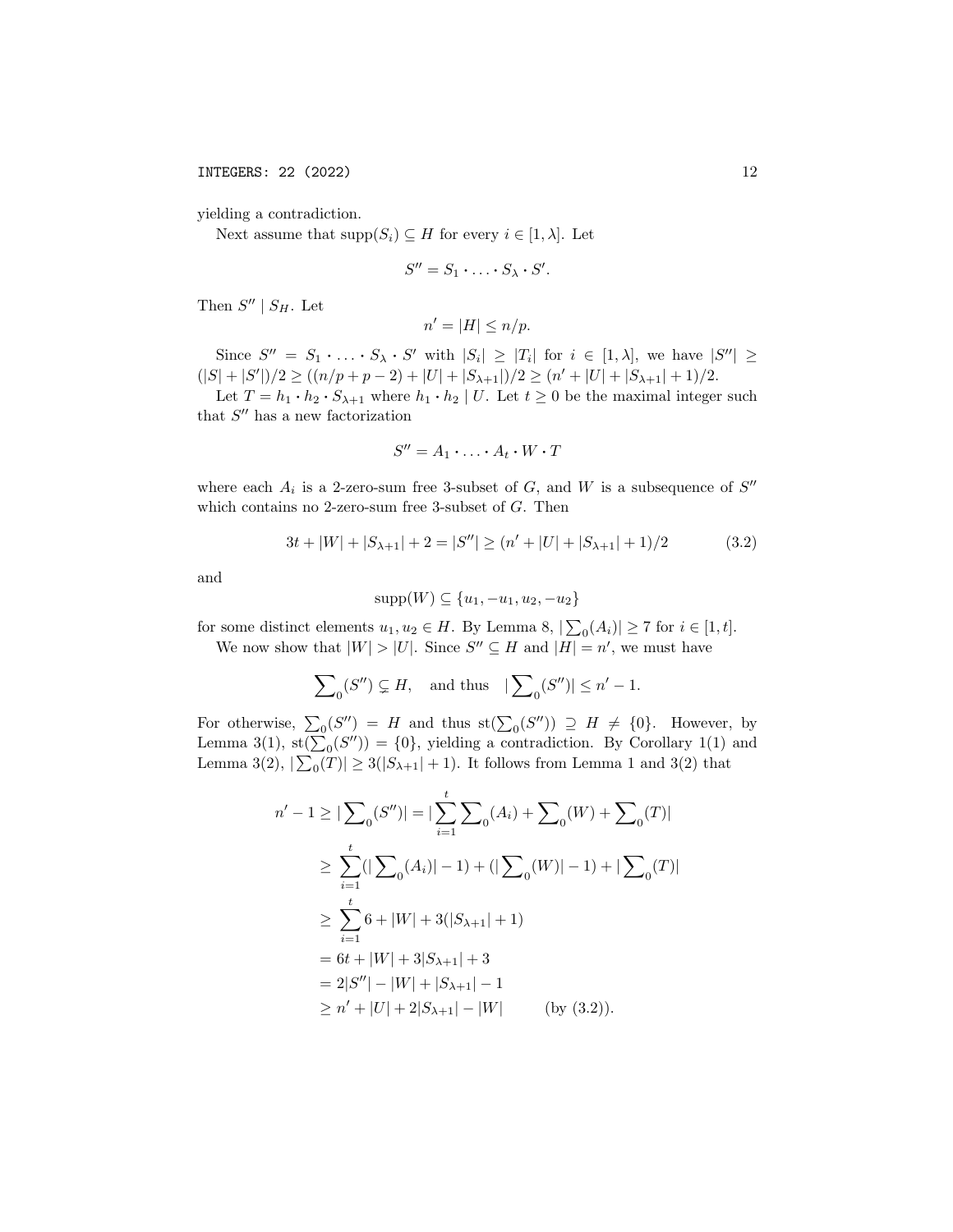This gives

$$
|W| \ge |U| + 2|S_{\lambda+1}| + 1 > |U|.
$$

Note that  $W \mid S'' \cdot S_{\lambda+1}^{[-1]} = S_1 \cdot \ldots \cdot S_{\lambda} \cdot U$ . In view of Property (2), if  $u_1$  lies in  $\text{supp}(S_j)$  for some  $j \leq \lambda + 1$ , then  $\mathsf{v}_{\pm u_1}(S'') = \mathsf{v}_{\pm u_1}(S_j)$ . Therefore,  $u_1 \in \text{supp}(U)$ if and only if  $\mathsf{v}_{\pm u_1}(U) = \mathsf{v}_{\pm u_1}(S'')$ , meaning all terms equal to  $u_1$  or  $-u_1$  in  $S''$ occur in U provided that  $u_1 \in \text{supp}(U)$ ; and likewise for  $-u_1, u_2$  and  $-u_2$ . Since  $W | S''$  and supp $(W) \subseteq \{u_1, -u_1, u_2, -u_2\}$ , we have  $W | u_1^{\mathsf{v}_{u_1}(S'')}$  $\frac{\mathsf{v}_{u_1}(S'')}{1} \cdot (-u_1)^{\mathsf{v}_{-u_1}(S'')}$  .  $u_2^{\mathsf{v}_{u_2}(S'')}$  $\mathbb{Z}_2^{\nu_{u_2}(S'')}$   $\cdot$   $(-u_2)^{\nu_{-u_2}(S'')}$ . If  $u_1 \cdot u_2 \mid W$  and  $u_1 \cdot u_2 \mid U$ , then by what we just proved,  $u_1^{\mathsf{v}_{u_1}(S'')}$  $\frac{\mathsf{v}_{u_1}(S'')}{1} \cdot (-u_1)^{\mathsf{v}_{-u_1}(S'')} \cdot u_2^{\mathsf{v}_{u_2}(S'')}$  $\sum_{2}^{\mathsf{v}_{u_2}(S'')}$  •  $(-u_2)^{\mathsf{v}_{-u_2}(S'')}$  | U, so W | U, implying  $|W| \leq |U|$ , yielding a contradiction to  $|W| > |U|$ . Therefore, without loss of generality, we may assume that  $u_1 | W$  and  $u_1 \notin \text{supp}(U)$ . Thus  $u_1 \in \text{supp}(S_j)$  for some  $j \leq \lambda + 1$ . Since the sequence W is disjoint from  $S_{\lambda+1}$  by construction, it follows that  $u_1 \in \text{supp}(S_j)$  for some  $j \leq \lambda$ . In view of Property (2), we conclude that  $-u_1 \in \text{supp}(S_i)$  and  $v \notin \langle u_1 \rangle \leq \langle g_i \rangle$  for every  $v \in \text{supp}(S_{\lambda+1})$ . Write  $W = W_1 \cdot W_2$ with

$$
W_1 | u_1^{[v_{u_1}(S'')]}\cdot (-u_1)^{[v_{-u_1}(S'')]}\quad \text{and}\quad W_2 | u_2^{[v_{u_2}(S'')]}\cdot (-u_2)^{[v_{-u_2}(S'')]}\cdot
$$

Now fix  $v \mid S_{\lambda+1}$ . Let  $V = W_1 \cdot v$  and  $T' = T \cdot v^{[-1]}$ . We obtain another factorization

$$
S'' = A_1 \cdot \ldots \cdot A_t \cdot V \cdot W_2 \cdot T'.
$$

Since  $v \notin \langle u_1 \rangle$ , by Corollary 1(1) and Lemma 3(2),  $|\sum_0(V)| \ge 2(|W_1| + 1)$ . Note that

$$
|S''| = 3t + |V| + |W_2| + |T| - 1 = 3t + |W_1| + |W_2| + |S_{\lambda+1}| + 2.
$$
 (3.3)

As before, we obtain

$$
n' - 1 \ge |\sum_{0} (S'')| = |\sum_{i=1}^{t} \sum_{0} (A_i) + \sum_{0} (V) + \sum_{0} (W_2) + \sum_{0} (T')|
$$
  
\n
$$
\ge \sum_{i=1}^{t} (|\sum_{0} (A_i)| - 1) + (|\sum_{0} (V)| - 1) + (|\sum_{0} (W_2)| - 1) + |\sum_{0} (T')|
$$
  
\n
$$
\ge \sum_{i=1}^{t} 6 + 2|W_1| + 1 + |W_2| + 3|S_{\lambda+1}|
$$
  
\n
$$
= 6t + 2|W_1| + |W_2| + 3|S_{\lambda+1}| + 1
$$
  
\n
$$
= 2|S''| - |W_2| + |S_{\lambda+1}| - 3 \qquad \text{(by (3.3))}
$$
  
\n
$$
\ge n' + |U| + 2|S_{\lambda+1}| - |W_2| - 2 \qquad \text{(by (3.2)),}
$$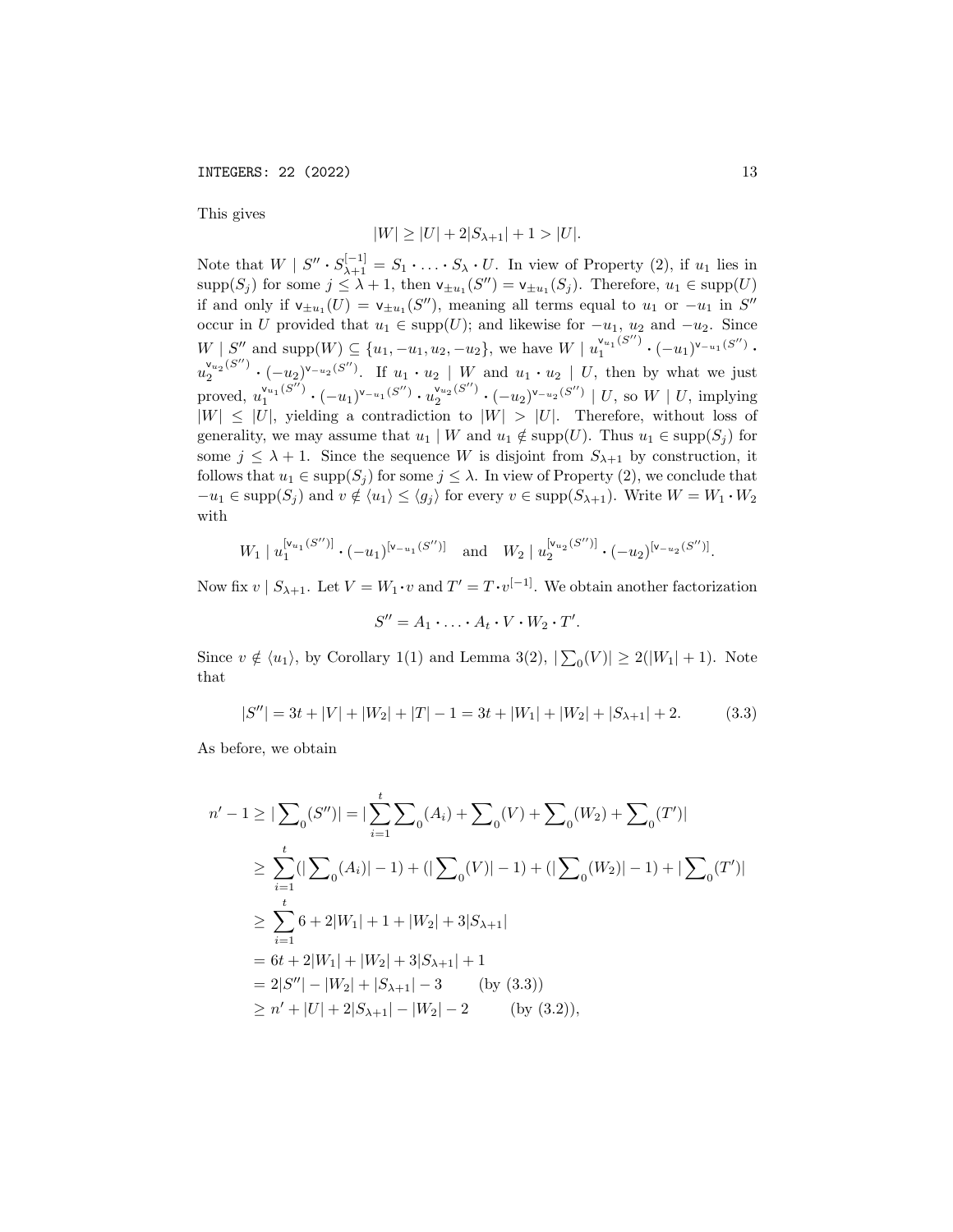INTEGERS: 22 (2022) 14

implying

$$
|W_2| \ge |U| + 2|S_{\lambda+1}| - 1 > |U|.
$$

Next we consider W<sub>2</sub>. Since  $\text{supp}(W_2) \subseteq \{u_2, -u_2\}$ , if  $u_2 \in \text{supp}(U)$ , then as above, we obtain  $W_2 | U$ , implying  $|W_2| \leq |U|$ , giving a contradiction. Thus  $u_2 \notin \text{supp}(U)$ . As above, we conclude that  $\{\pm u_2\} \subseteq \text{supp}(S_{j'})$  for some  $j' \leq \lambda$  and  $z \notin \langle u_2 \rangle \leq \langle g_{j'} \rangle$ for every  $z \in \text{supp}(S_{\lambda+1})$ . Since  $|S_{\lambda+1}| \geq 2p-1 \geq 5$ , we can choose  $z | S_{\lambda+1} \cdot v^{[-1]}$ . Define  $V = W_1 \cdot v$ ,  $Z = W_2 \cdot z$  and  $T'' = T \cdot v^{[-1]} \cdot z^{[-1]}$ . Thus we obtain another factorization

$$
S'' = A_1 \cdot \ldots \cdot A_t \cdot V \cdot Z \cdot T''.
$$

As before, we obtain

$$
n' - 1 \ge |\sum_{0} (S'')| = |\sum_{i=1}^{t} \sum_{0} (A_i) + \sum_{0} (V) + \sum_{0} (Z) + \sum_{0} (T'')|
$$
  
\n
$$
\ge \sum_{i=1}^{t} (|\sum_{0} (A_i)| - 1) + (|\sum_{0} (V)| - 1) + (|\sum_{0} (Z)| - 1) + |\sum_{0} (T'')|
$$
  
\n
$$
\ge \sum_{i=1}^{t} 6 + 2|W_1| + 1 + 2|W_2| + 1 + 3(|S_{\lambda+1}| - 1)
$$
  
\n
$$
= 6t + 2|W_1| + 2|W_2| + 3|S_{\lambda+1}| - 1
$$
  
\n
$$
= 2|S''| + |S_{\lambda+1}| - 5 \qquad \text{(by (3.3))}
$$
  
\n
$$
\ge n' + |U| + 2|S_{\lambda+1}| - 4 \qquad \text{(by (3.2))}
$$
  
\n
$$
\ge n' \qquad \text{(as } |U| \ge 2p - 1 \ge 5),
$$

yielding a contradiction. In all cases we have found contradictions. Thus we must have  $\sum(S) = G$ . This completes the proof.  $\Box$ 

We end this paper with the following remark.

**Remark 1.** It was proved that  $f(6) = 19$  in [6, Theorem 1.2]. Thus Lemma 5 can be improved as follows: if  $A \subseteq G \setminus \{0\}$  is a subset with  $|A| \geq 21$ , then there is a subset  $B \subset A$  such that  $|\sum_{0}(B)| \ge 3|B| + 2$  with  $|B| \le 6$ . Therefore, when  $p = 3$ , we may relax the condition  $|G| \ge 72p^6 = 52488$  to  $|G| \ge 3045$ , and the same proof as in Theorem 1 still works.

Acknowledgements. We would like to thank the referee for their valuable suggestions which helped improve the readability and the presentation of the paper. Part of this work was carried out during a visit of the first author to Brock University as an international visiting scholar. He would like to gratefully thank the host institution for its hospitality and for providing an excellent atmosphere for research. This